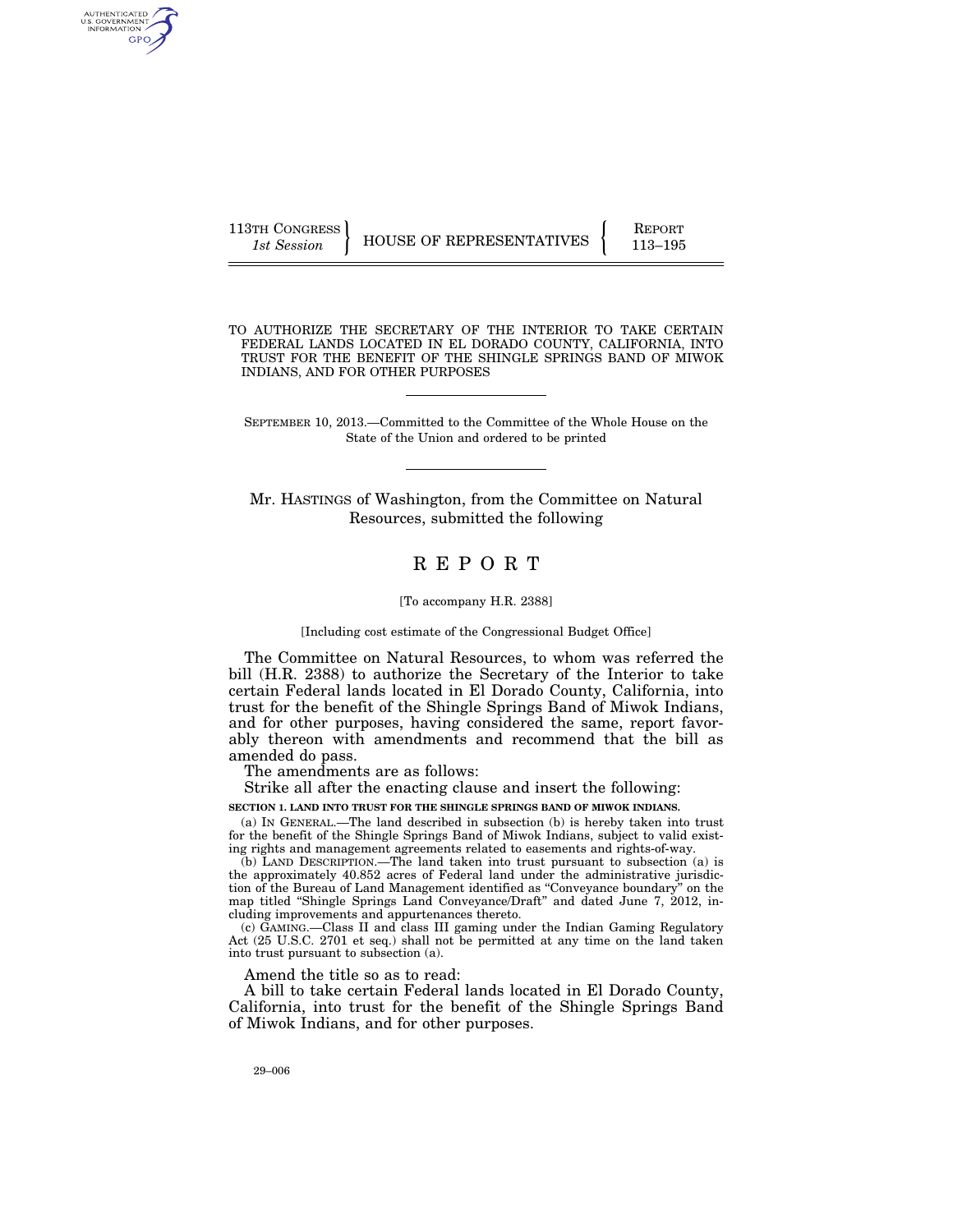# PURPOSE OF THE BILL

The purpose of H.R. 2388, as ordered reported, is to take certain Federal lands located in El Dorado County, California, into trust for the benefit of the Shingle Springs Band of Miwok Indians.

### BACKGROUND AND NEED FOR LEGISLATION

H.R. 2388 will place approximately 40 acres of Bureau of Land Management-managed lands adjacent to the Shingle Springs Rancheria in California into trust for the benefit of the Shingle Springs Band of Miwok Indians. No class II and class III gaming under the Indian Gaming Regulatory Act could take place on these lands.

### COMMITTEE ACTION

H.R. 2388 was introduced on June 14, 2013, by Congressman Tom McClintock (R–CA). The bill was referred to the Committee on Natural Resources, and within the Committee to the Subcommittees on Indian and Alaska Native Affairs and Public Lands and Environmental Regulation. On July 23, 2013, the Subcommittee on Indian and Alaska Native Affairs held a hearing on the bill. On July 31, 2013, the full Natural Resources Committee met to consider the bill. The Subcommittees on Indian and Alaska Native Affairs and Public Lands and Environmental Regulation were discharged by unanimous consent. Congressman McClintock offered an amendment designated \_048 to the bill; the amendment was adopted by unanimous consent. No further amendments were offered, and the bill, as amended, was then adopted and ordered favorably reported to the House of Representatives by unanimous consent.

# COMMITTEE OVERSIGHT FINDINGS AND RECOMMENDATIONS

Regarding clause  $2(b)(1)$  of rule X and clause  $3(c)(1)$  of rule XIII of the Rules of the House of Representatives, the Committee on Natural Resources' oversight findings and recommendations are reflected in the body of this report.

# COMPLIANCE WITH HOUSE RULE XIII

1. Cost of Legislation. Clause 3(d)(1) of rule XIII of the Rules of the House of Representatives requires an estimate and a comparison by the Committee of the costs which would be incurred in carrying out this bill. However, clause 3(d)(2)(B) of that Rule provides that this requirement does not apply when the Committee has included in its report a timely submitted cost estimate of the bill prepared by the Director of the Congressional Budget Office under section 402 of the Congressional Budget Act of 1974. Under clause 3(c)(3) of rule XIII of the Rules of the House of Representatives and section 403 of the Congressional Budget Act of 1974, the Committee has received the following cost estimate for this bill from the Director of the Congressional Budget Office: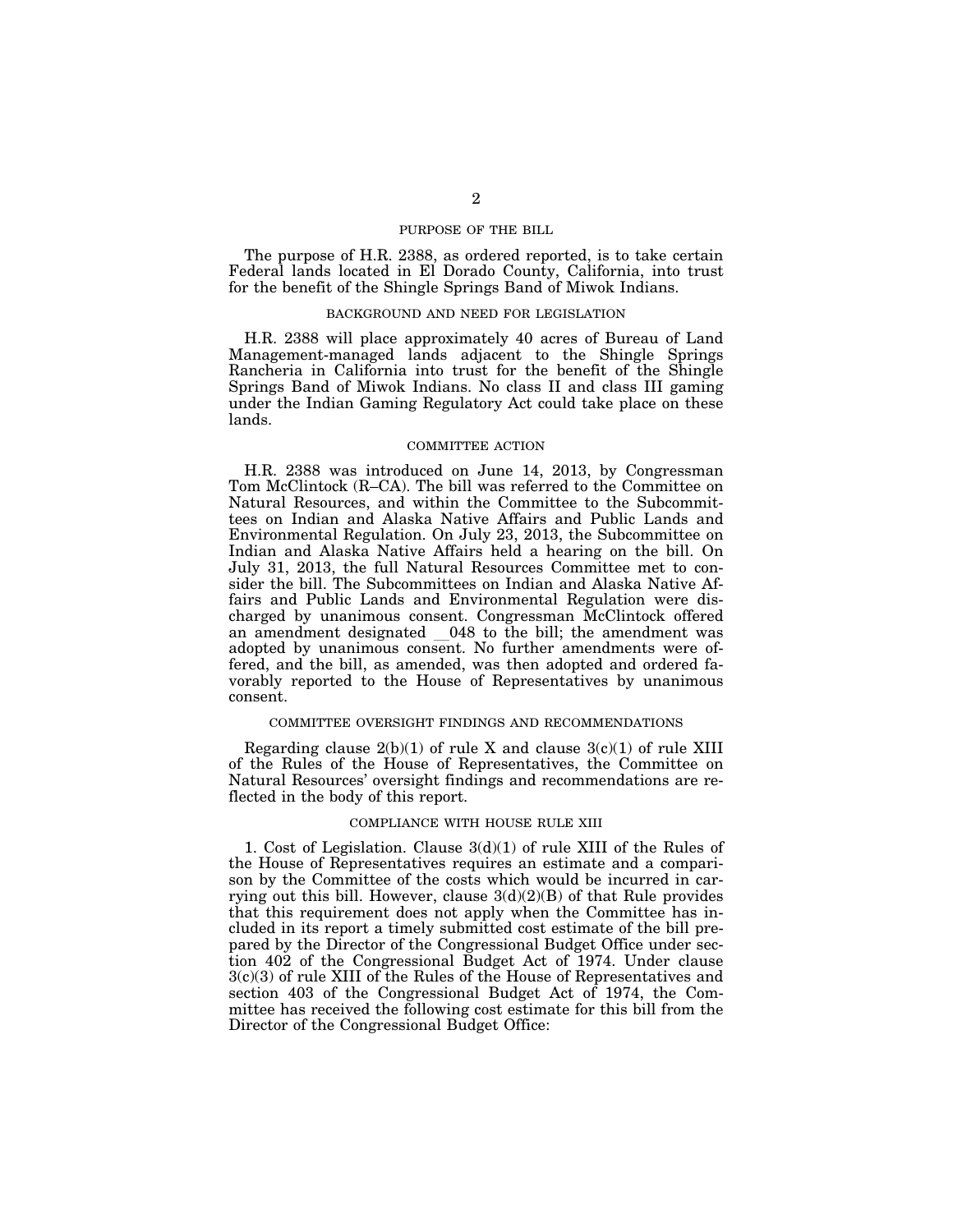# *H.R. 2388—A bill to authorize the Secretary of the Interior to take certain Federal lands located in El Dorado County, California, into trust for the benefit of the Shingle Springs Band of Miwok Indians, and for other purposes*

H.R. 2388 would take about 40 acres of federal land in El Dorado County, California, into trust for the benefit of the Shingle Springs Band of Miwok Indians. Based on information provided by the Department of the Interior, CBO estimates that implementing H.R. 2388 would have no significant impact on the federal budget because the cost of administering the lands would not change significantly. Enacting H.R. 2388 would not affect direct spending or revenues; therefore, pay-as-you-go procedures do not apply.

H.R. 2388 contains no intergovernmental or private-sector mandates as defined in the Unfunded Mandates Reform Act.

The CBO staff contact for this estimate is Martin von Gnechten. The estimate was approved by Theresa Gullo, Deputy Assistant Director for Budget Analysis.

2. Section 308(a) of Congressional Budget Act. As required by clause  $3(c)(2)$  of rule XIII of the Rules of the House of Representatives and section 308(a) of the Congressional Budget Act of 1974, this bill does not contain any new budget authority, spending authority, credit authority, or an increase or decrease in revenues or tax expenditures. Based on information provided by the Department of the Interior, CBO estimates that implementing H.R. 2388 would have no significant impact on the federal budget because the cost of administering the lands would not change significantly.

3. General Performance Goals and Objectives. As required by clause  $3(c)(4)$  of rule XIII, the general performance goal or objective of this bill, as ordered reported, is to take certain Federal lands located in El Dorado County, California, into trust for the benefit of the Shingle Springs Band of Miwok Indians.

#### EARMARK STATEMENT

This bill does not contain any Congressional earmarks, limited tax benefits, or limited tariff benefits as defined under clause 9(e),  $9(f)$ , and  $9(g)$  of rule XXI of the Rules of the House of Representatives.

#### COMPLIANCE WITH PUBLIC LAW 104–4

This bill contains no unfunded mandates.

## COMPLIANCE WITH H. RES. 5

Directed Rule Making. The Chairman does not believe that this bill directs any executive branch official to conduct any specific rule-making proceedings.

Duplication of Existing Programs. This bill does not establish or reauthorize a program of the federal government known to be duplicative of another program. Such program was not included in any report from the Government Accountability Office to Congress pursuant to section 21 of Public Law 111–139 or identified in the most recent Catalog of Federal Domestic Assistance published pursuant to the Federal Program Information Act (Public Law 95–220, as amended by Public Law 98–169) as relating to other programs.